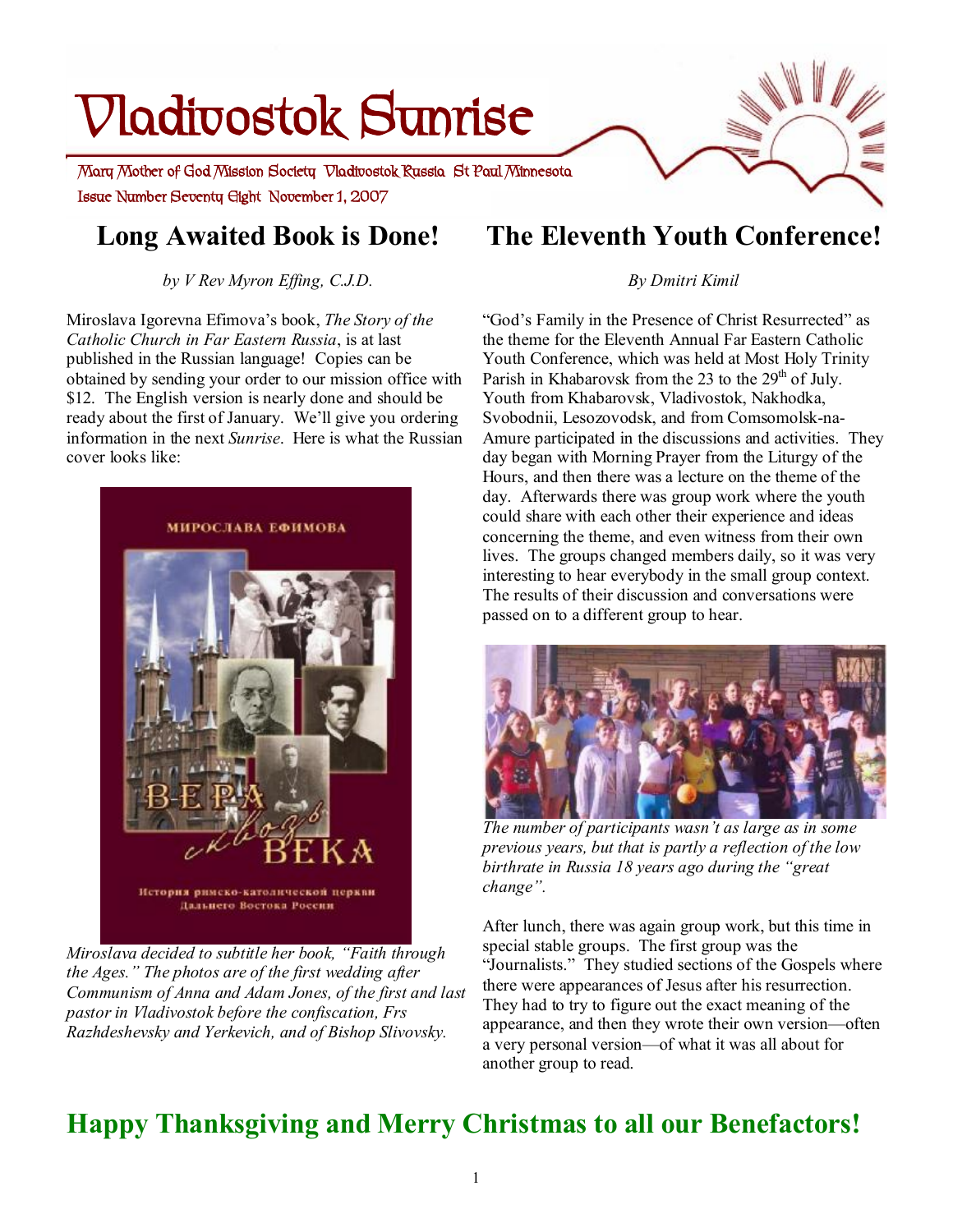

*Skits are always helpful to understand the Scriptures.* 

The "Dramatists" created a play and acted out the Gospel passage that the journalists reported on—sometimes even with special effects.



*Most meals for the Conference were taken at the local café.* 

The "Entertainers" planned our physical activities and our picnic at the beach on the Ussuri River on Thursday. It turned out to be a beautiful day and the water was perfect—but not better than the barbecue! So that we weren't bored (Imagine that!) the Entertainers planned a special event at the picnic. They suddenly appeared in American Indian outfits, and after surrounding our "wagon train" they captured Fr Tomash (who is from Blagoveschensk) and carried him off to boil him for dinner. In order to get him back, we had to barter by winning points in all kinds of games they had planned. No problem! We won him back, so the Indians had to be satisfied with the pork barbecue, instead.

[Our thanks go to *Renovabis*, a program of the German Bishops' Conference for its financial support of this program and other similar programs throughout Russia.—ed.]



*It isn't St Louis and the Mississippi, but barbeque on the Ussuri River was just great!* 

I think that this Conference was one of the most successful. There was a healthy balance of lectures, group work, prayers, and rest. Thanks go to the planners as well as the participants. Then to, it was such a pleasure to see with what great pleasure and enthusiasm took part in all aspects of the Conference. This common effort really drew people together, so in the end, no one wanted to go home.



*Going home on the train affords more time to reflect on the theme and the experience of the Conference.*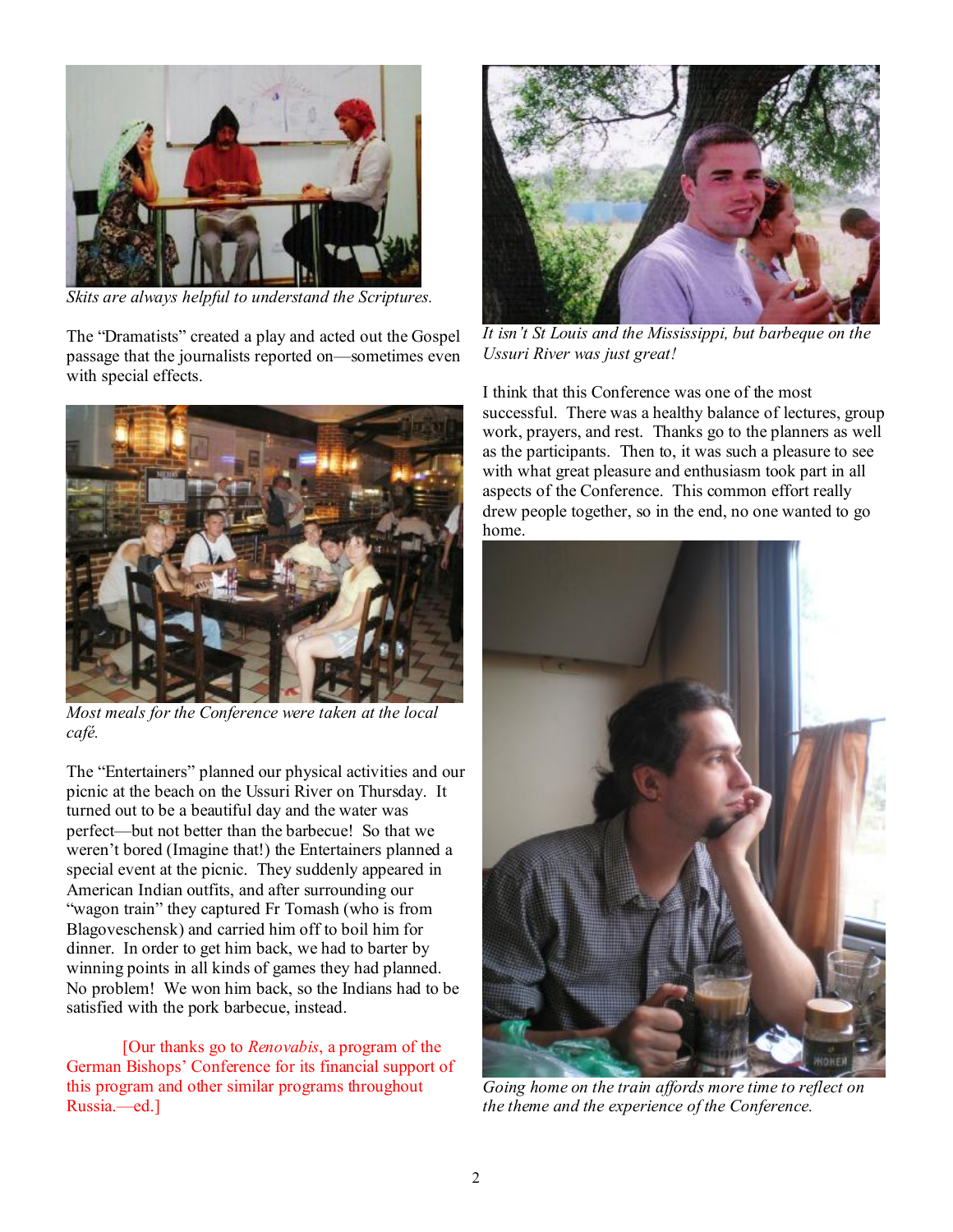## **News Notes**

## *by V Rev Myron Effing, C.J.D.*

● Volunteer **Matt Alderman** is continuing his design work for the liturgical items for the church. Here is his design for the marble main altar which could be delivered about January 1. The altar is being donated by members of the Most Holy Mother of God Parish of Vladivostok. The marble is called "Onyx Red." Here is a sample.



*"Onyx Red" marble* 



*The main altar will be freestanding. The tabernacle will be in the center of the raredos behind it.* 



*The design of the altar in the chapel.* 

Plans are also in the works for the altar and tabernacle stand in the small chapel. The altar will be supported by five pillars, which represent the five last martyrs of our parish who were arrested and killed on the same day, February 3, 1938. They will be done from brown marble in keeping with the somber colors of the Chapel of the Holy Cross. These items are still awaiting a benefactor to donate for them. The altar will cost \$2163.76 and the tabernacle stand \$1325.97.

● At our St Paul area conference in September at St Agnes Church, Fr Myron mentioned that no one had yet donated the funds for the tabernacle stand in the church in Vladivostok. Our long-time volunteers **Mr and Mrs Dan Strub**, who help with the Sunrise mailing process, volunteered even further to pay for the marble stand. It will be a lasting memorial of their tireless work for our mission. Thanks, folks! God bless you!



*Dan and Lenore Strub with Fr Myron in St Paul in September.* 

# *And the Word was made Flesh, and dwelt among us.*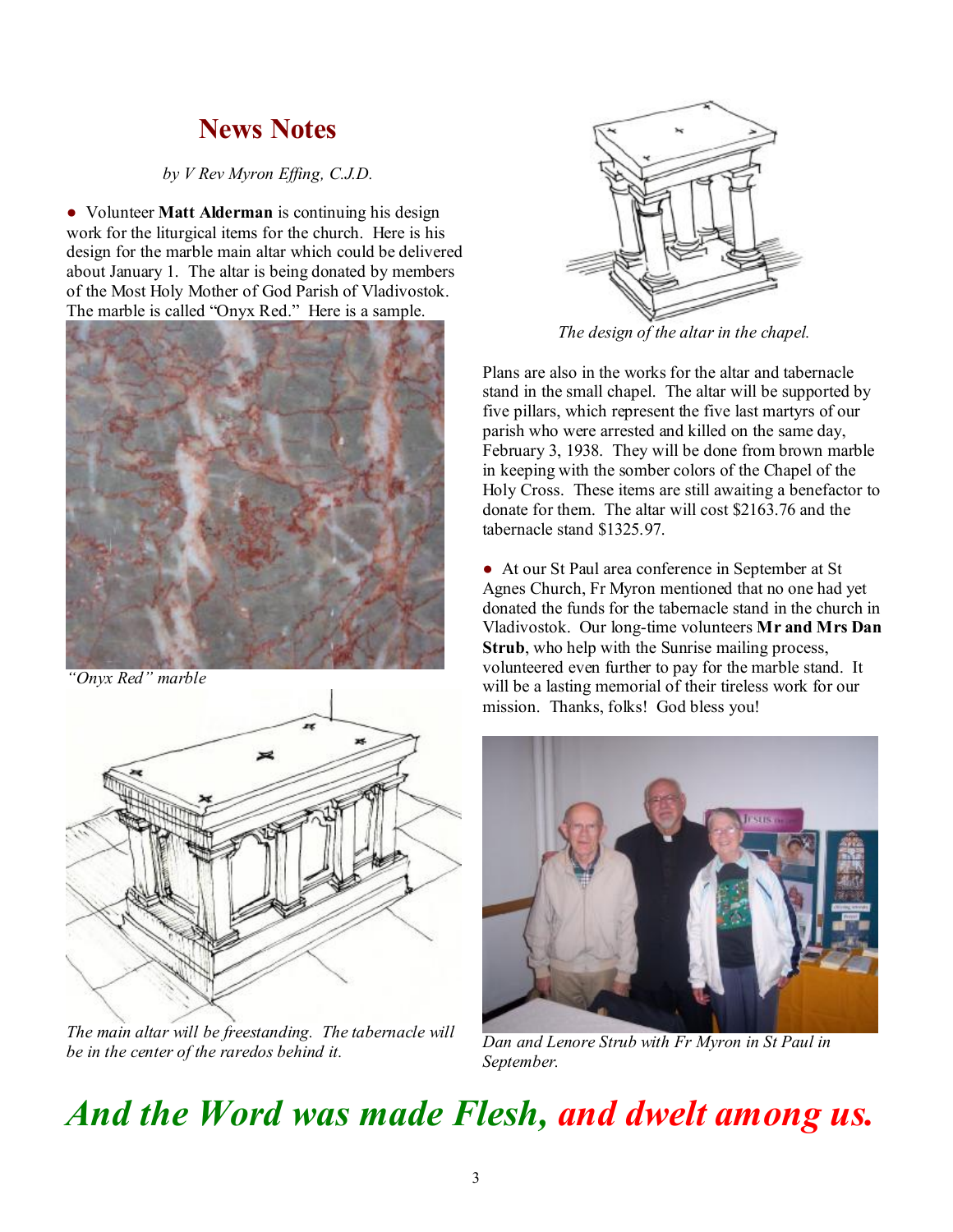● This is the current situation in **Baby Hospital #3** where our volunteers are working:

| Kids from birth to 1 year old: | 49 |
|--------------------------------|----|
| From 1 year to 2 years:        | 13 |
| From 2 years to 3:             | 5  |
| From 3 years to 6:             | 11 |
| 8 year old:                    |    |
| TOTAL:                         |    |

Of these, 25 test positive for AIDS. We continue to provide food supplementation monthly, as well as "grandmas and grandpas" on a regular basis.

● **Brian Roche** has returned from St Louis for another term as full-time mission volunteer, working with orphans and Scouts. The orphans are jumping with joy! There was an article written in the St. Louis Review (the catholic newspaper) about our mission and a presentation he did at Saint Louis University, his *alma mater*, just before he returned. You can find it at [www.stlouisreview.com](http://www.stlouisreview.com)

● **Sr Evgenia Lazaro**, who recently took over as Director of the CARITAS Women's Support Centers has now also been appointed superior of the Vladivostok community of the Sisters of Charity of St Anne. She succeeds Sr Alicia Gonzalo who have been superior for ten years, and who continues to be Professor of Spanish at the Far Eastern Government University.



*Sisters of Charity of St Anne, from left: Sr Marina, Sr Oksana, Sr Evgenia, Sr Alicia, Sr Olga.* 

• Ever Since Our Sunday Visitor gave us a great color printer, we've been able to produce a lot more of our own catechetical materials, and even brochures for our American office. Now we've done our **first Russian book** on our own machine! It is a translation by Alexei

Hartman of Most Holy Trinity Parish in Khabarovsk of the book, *The King's Highway: God Highway of Peace and Happiness* by Kenneth R.Guindon, published by Ignatius Press of San Francisco. The book is about a man's search for truth, and especially how his search carried him through many churches and sects, including especially the Jehovah's Witnesses. We wanted to publish this book because of the broad presence of the Witnesses in Russian society. Thanks are due to Ignatius Press for permission to use this book.



Католический Приход Пресвятой Богородицы г. Владивосток

*We hope the cover will be attractive to readers.* 

## **Remember "Mary Mother of God Mission Society" in your will.**

• More stained glass windows have been installed in the church, so we are gradually completing that project after 12 years!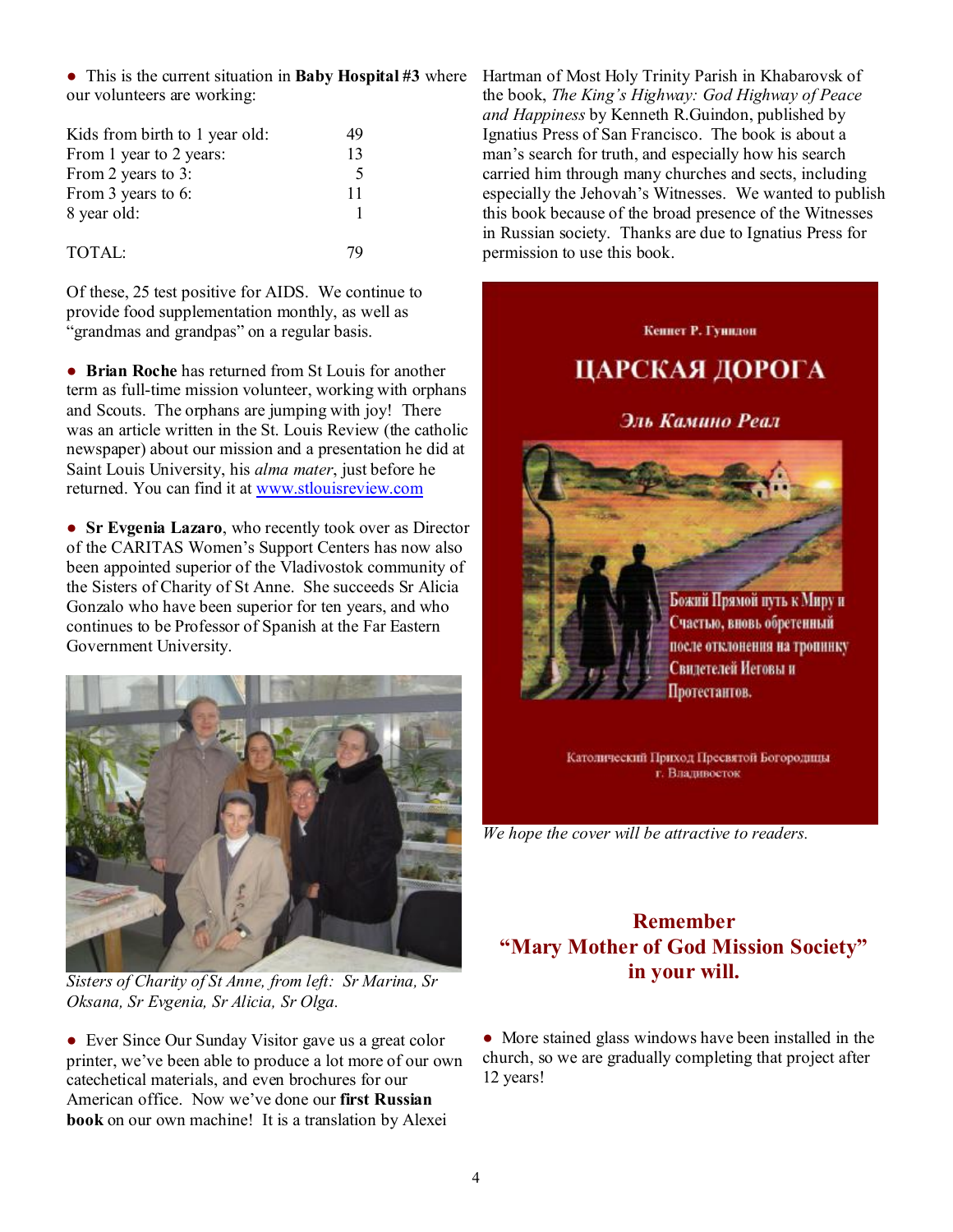

*Father Dan and contractor Alexei Ivanovsky from Belorus before the newly installed Crucifixion window.* 



*Glass artist Alexei Ivanov, also from Belorus, showing how the glass is shaped and pieced together from full size plans.* 



*Two windows in the process of installation: "The Marriage of Mary and Joseph" Donated by Mr and Mrs Robert Ozburn* 



*"Immaculate Conception and Birth of Mary" donated by the Sisters of Charity of St Anne.*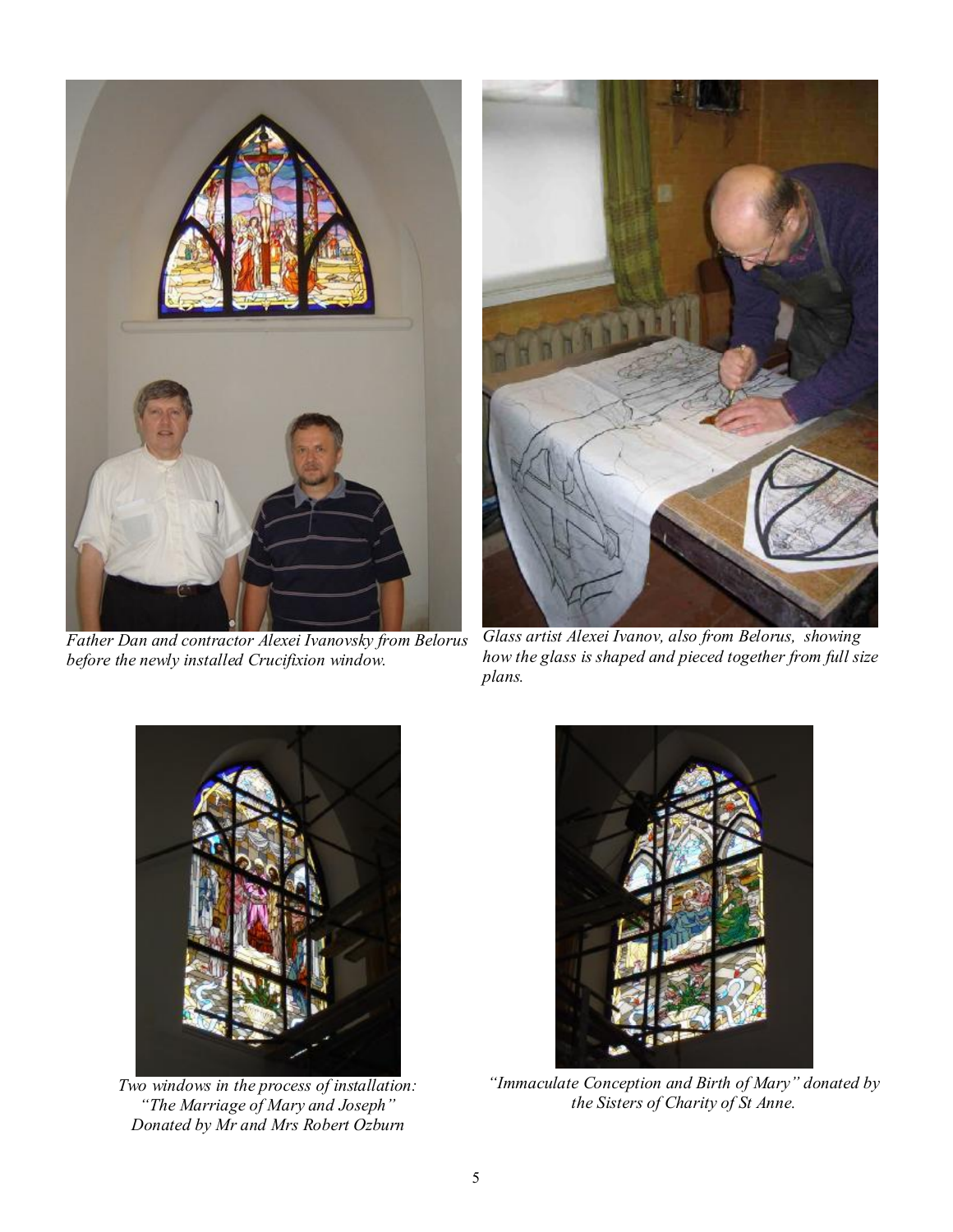● The **Women's Support Centers** have just finished nine years of operation. During these years 22,114 women have come to the Centers for help, and our volunteers have visited 3754 women at their homes or in the hospitals. All received the counseling they requested. 7684 women received some kind of physical help, too, such as children's clothing or diapers or food. 2153 were tested for pregnancy by us. There were 8296 telephone consultations, and 528 consultations by e-mail. 869 babies have been helped by the "adopt-a-birth" program. 49 women have received needed medical help through the "adopt-a-mom" program. We don't have statistics on how many children were saved, because it is not always possible to know the results of the work. I also haven't seen statistics on how many classrooms of kids we have instructed in chastity or family values or NFP, but it must be in the hundreds. Thanks, benefactors for supporting this vital work.



*One of the recent moms, Anna Viktorevna, who received medical help from the WSC in Artyom.* 

*Another Artyom mom who is grateful for medical help.* 



*Peace on Earth, Good will to Men.* 

• Some Vladivostok parishioners decided to make the annual **bike pilgrimage** sponsored by *Renovabis* a part of the action for the Far Eastern Catholic Youth Conference. They road the 450 miles to Khabarovsk by bike under the leadership and spiritual direction of Yuri Belozorov, Director of Evangelization at Most Holy Mother of God Parish.

*Bikers line up to receive their departure blessing from Fr Myron.*



## **Opportunities**

♥ I would like to tell the folks we are in desperate need of funds to finish the steeples. This is the second time that a benefactor has had financial reverses and has backed out of his commitment to build them. We have the crew, the bricks, scaffolding and the bells. We need the \$65,000. The steeples could be named after a family or a favorite saint. Do you want to help with this project?



*Half the bricks waiting to be used for the steeples.*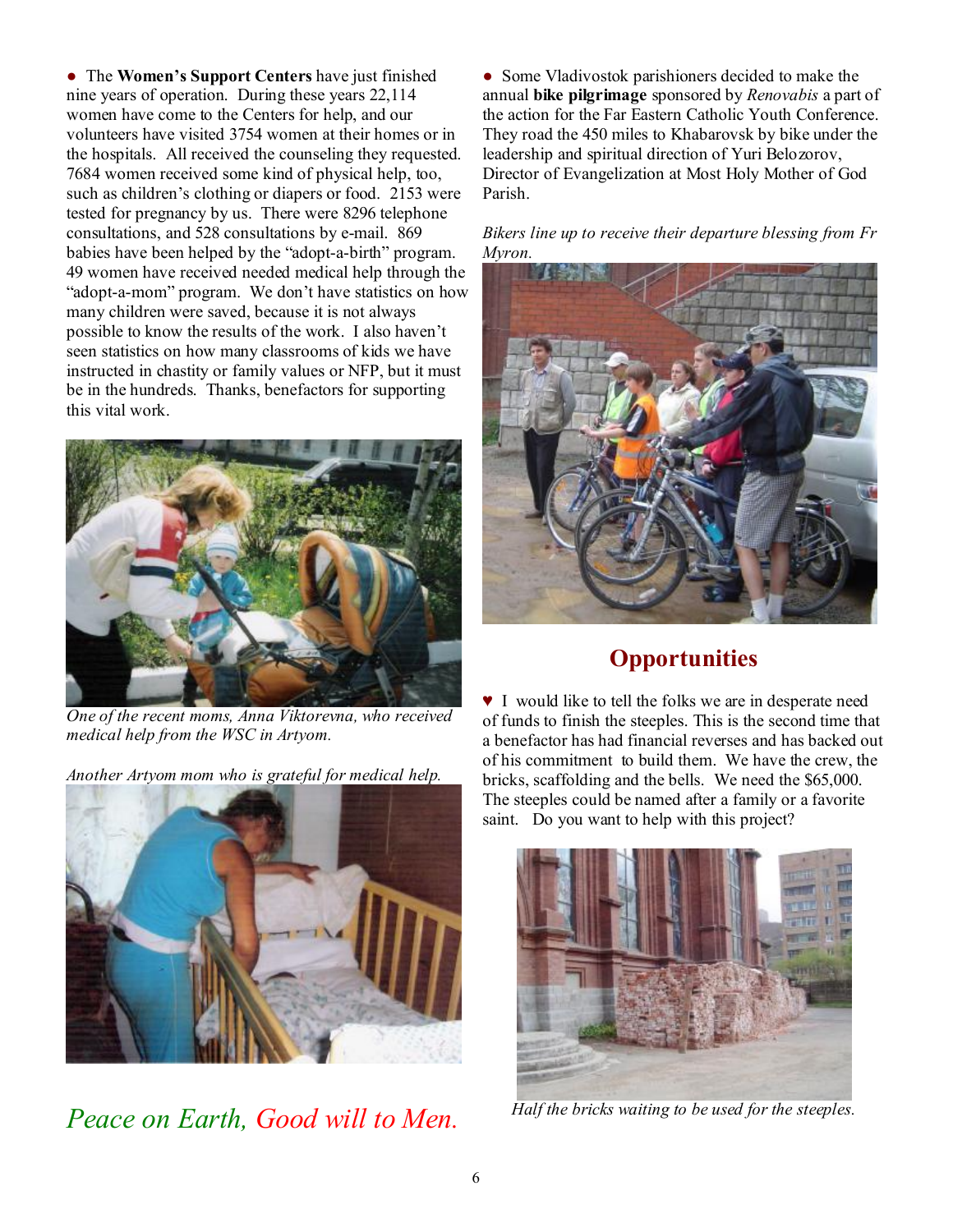♥ We are still looking for a full time volunteer with development skills to work in Russia for the Women's Support Centers.

## **How to Communicate with Us**

#### **Internet**

Russian language: [www.catholic.vladivostok.ru](http://www.catholic.vladivostok.ru) English language: [www.vladmission.org](http://www.vladmission.org) Sisters in English: [www.cjd.cc](http://www.cjd.cc)

**Office in Russia: Phone:** 011-7-4232-26-96-14

### myron@catholic.vladivostok.ru daniel@catholic.vladivostok.ru

**Letters** without donations: Most Holy Mother of God Catholic Parish Volodarskovo 22 690001 Vladivostok RUSSIA

**Office in America: Phone and FAX:** 1-(651)227-0208  $usoffice(\hat{a})$ vladmission.org

#### **Donations and letters**:

Mary Mother of God Mission Society 1854 Jefferson Ave St Paul MN 55105-1662

Or you can **donate from your credit card** through our web site. Your donations are tax-deductible. You will receive any required receipt for tax purposes by return mail. Please be assured that we do not sell our mailing list or any other donor information to other organizations. **Donations in kind**. If you have items that you think we can use, please contact Mrs Sandra Sonnen at the Mission Office in St Paul giving a complete list of items.

### **Office in Canada: Phone**: 1-(807) 597-6052 gnivall@shaw.ca

**Donations and letters**:

Mary Mother of God Mission Society PO Box 868 Atikokan Ontario Canada P0T 1C0

**Sisters in Jesus the Lord: Phone:** (651)230-3337 525 Thomas Ave St Paul, MN 55103

**Vladivostok Sunrise** Edited and produced in Russia by V Rev Myron Effing, C.J.D. Assembled for mailing by Nativity Parish, St Paul, Minnesota.

*Your donations have brightened the lives of so many people, poor elderly, street children, young women who have no one to turn to. And all those who have come to believe in Jesus Christ, the Light of the World.* 

*Thank you, and God bless you!* 

# **From the development desk...**

Dear Vladivostok Mission supporters,

● A popular hobby and pastime today is "extreme treasure hunting." In Vladivostok we know that the Catholic bishop died in 1933, and we have photos of the grave, but the location of the actual grave site has been lost to history. Is there someone with the urge, skill, and instruments to do the archival research and digging necessary to find the relics so that they can be returned to the Church? We have a hunch that if Our Lady wants this it will happen.

• Help our first cottage industry! Help our Catholic women parishioners! Help the Women's Crisis Center: 20% profits donated to the Center. Christening gowns and baby clothes--heirloom family special, one of a kind, made by our parishoners in Lesosovosk for Christmas, Birthdays, Baptisms, Weddings, Easter outfits for newborns. See our blog and our web site <http://baptismalgowns.blogspot.com/>

God love you all, --David and Sandra Sonnen Mary Mother of God Mission Society 1854 Jefferson Ave St Paul, MN 55105 Work: 651-227-0208 Home: 651-690-1933  $usoffice@vladmission.org$ [www.vladmission.org](http://www.vladmission.org)



*С Рождеств ом и c Новым Годом!* 

*Merry Christmas and Happy New Year!*